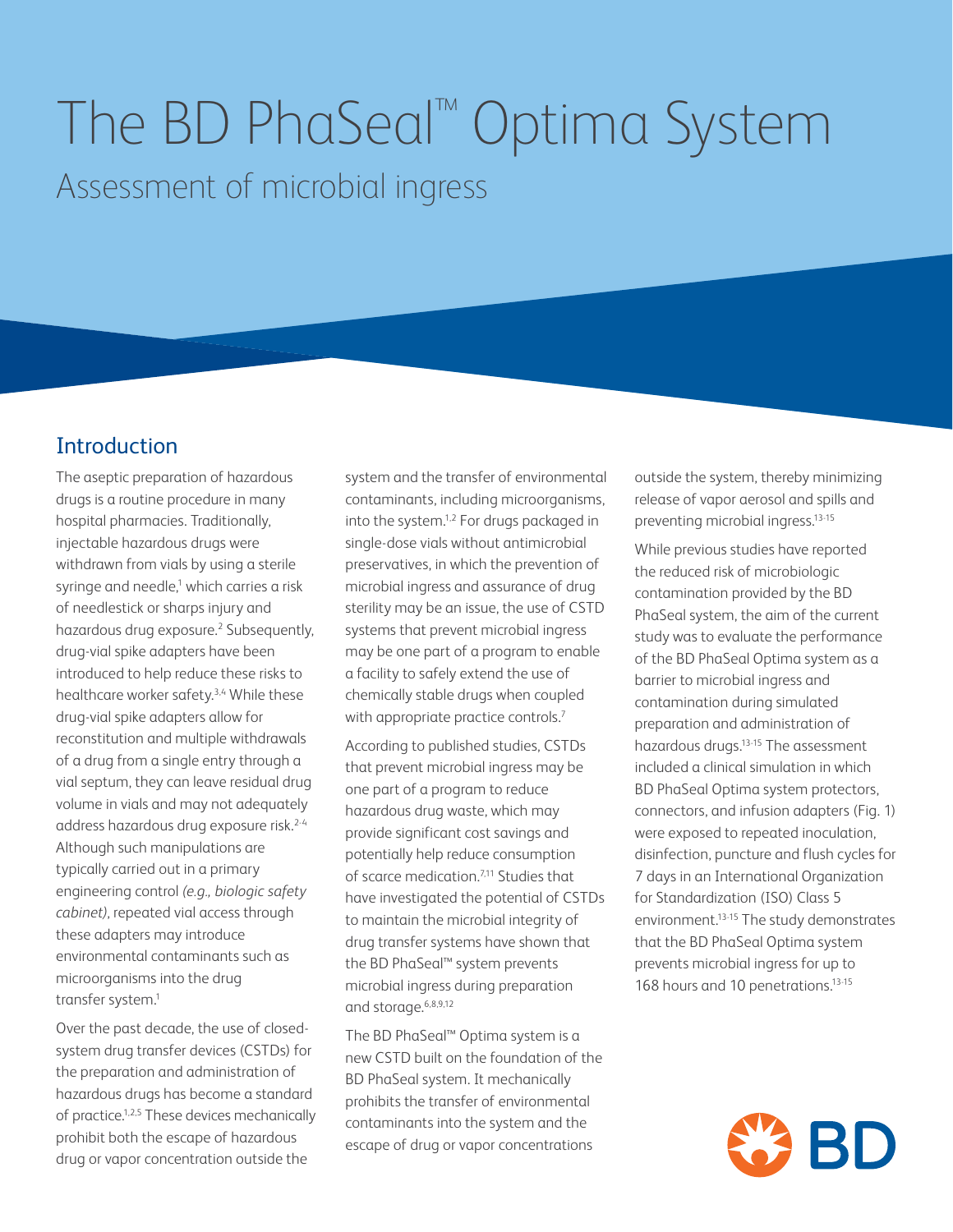# Performance of the BD PhaSeal Optima System protector, connector and infusion adapter<sup>13-15</sup>

#### Methods

Three components of the BD PhaSeal Optima system were challenged by at least  $1 \times 10^3$  colony-forming units (CFUs) of each of four microorganisms (i.e., *Staphylococcus aureus,* ATCC#6538; *Staphylococcus epidermidis,* ATCC#12228; *Klebsiella pneumoniae,* ATCC#4352 and *Pseudomonas aeruginosa,*  ATCC#9027) that were chosen for this study because they are among the most common causative agents of catheter-related bloodstream infection.16

The microbiologic integrity of individual BD PhaSeal Optima system protectors, connectors and infusion adapters *(N=10 replicates each)* was monitored through 10 activation cycles per replicate over a period of 7 days. Each activation cycle consisted of inoculation, disinfection of the CSTD membrane and vial access followed by a saline flush of the system to capture organisms. *(Note: four protector activation cycles on Day 7 were combined into one flush to capture organisms.)*

The BD PhaSeal Optima system protector was tested for its ability to maintain the sterility of simulated drug solutions in vials (Fig. 2A). Another component, the BD PhaSeal Optima system connector, was evaluated for its ability to maintain sterility of IV lines subject to a simulated IV push (Fig. 2B). The BD PhaSeal Optima system infusion adapter was also tested for its ability to maintain sterility of IV bags (Fig. 2C).







Figure 1. The BD PhaSeal Optima System (A) protector, (B) connector and (C) infusion adapter.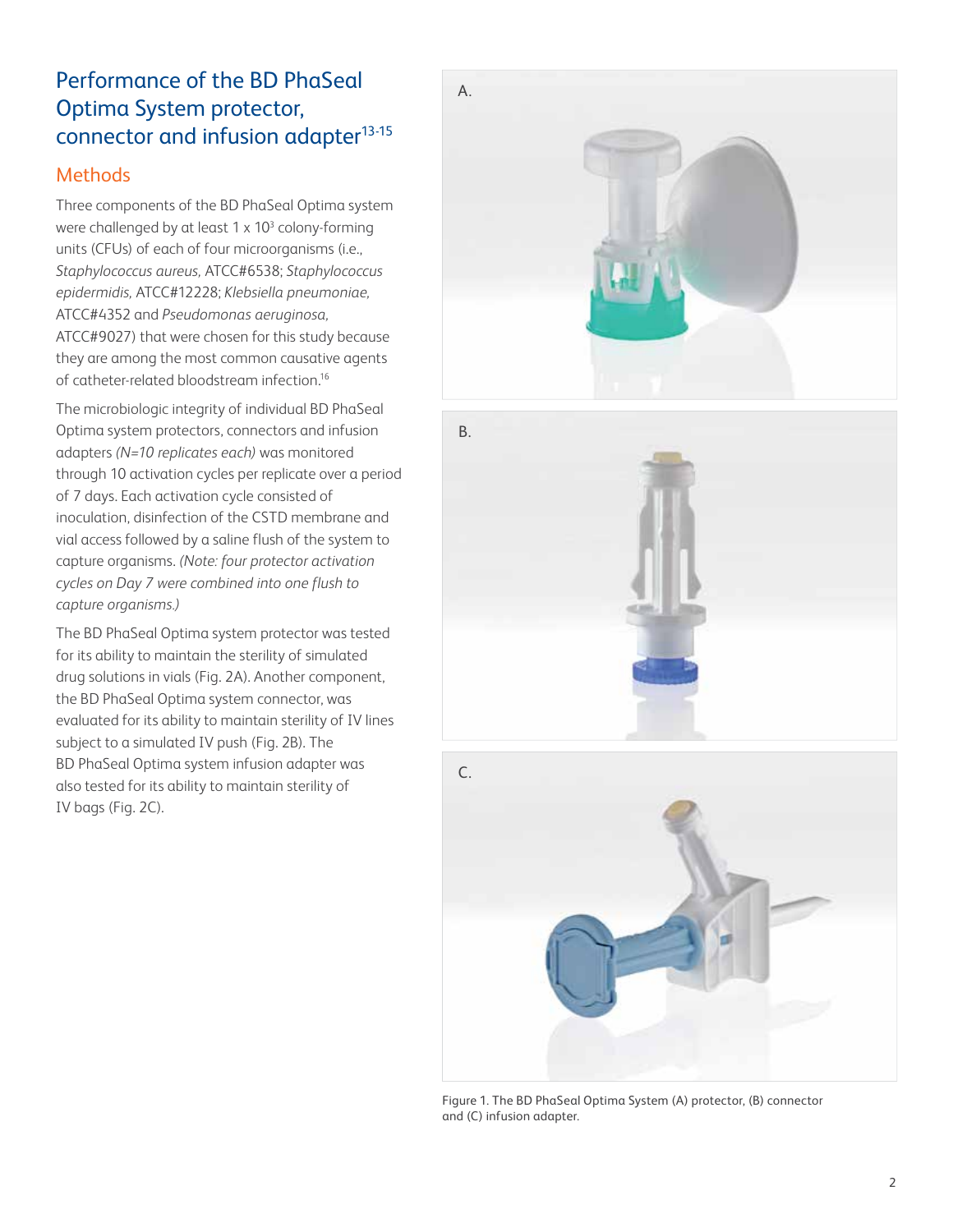Figure 2. Experimental design of the (A) BD PhaSeal Optima System protector, (B) connector and (C) infusion adapter evaluations. Negative controls were identical to the samples without inoculation. Process simulation controls were run concurrently with the samples without disinfection. Positive recovery controls were conducted by inoculating the device with challenge organisms, then immediately extracting in peptone water, 0.1%, diluting and enumerating the number of microorganisms deposited on the test surface via the plate count method.

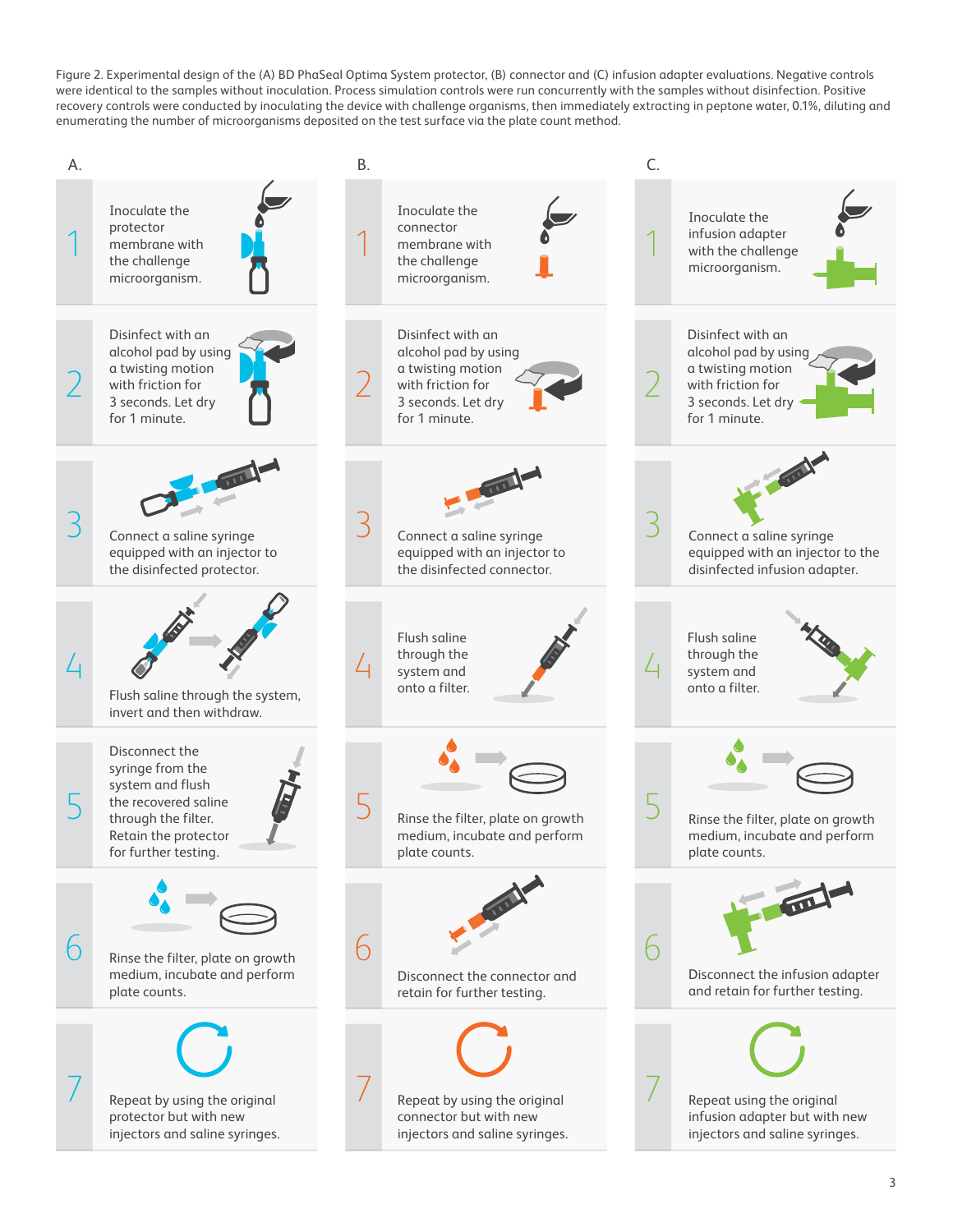#### Results and discussion

A total of 280 flushes were performed on the BD PhaSeal Optima system protectors, while 400 flushes each were performed on the connectors and infusion adapters. No CFUs were observed after plating and incubation of any of these saline flushes (Figs. 3 and 4). Results for positive recovery controls, negative controls, and positive process controls were all within acceptance criteria and did not negate the test results.

Figure 3. Performance of (A) the BD PhaSeal Optima System protector and (B) connector as barriers to microbial ingress. No microbial growth was observed after plating and incubating the saline flushes recovered from these BD PhaSeal Optima System components.



| Organism       | No. of CEUs recovered |
|----------------|-----------------------|
| S. aureus      | 0 of 70               |
| S. epidermidis | 0 of 70               |
| K. pneumoniae  | 0 of 70               |
| P. aeruginosa  | 0 of 70               |
|                |                       |

|                                                                   | <b>BD PhaSeal Optima System connector</b>                        |
|-------------------------------------------------------------------|------------------------------------------------------------------|
| Organism                                                          | Challenge organism concentration<br>applied to membrane (CFU/mL) |
| S. aureus                                                         | $9.8 \times 10^{4} - 2.3 \times 10^{6}$                          |
| S. epidermidis                                                    | $5.0 \times 10^{5} - 2.0 \times 10^{7}$                          |
| K. pneumoniae                                                     | $4.7 \times 10^{3} - 6.1 \times 10^{6}$                          |
| P. aeruginosa                                                     | $1.7 \times 10^{5} - 2.5 \times 10^{6}$                          |
| Step 1: inoculate                                                 |                                                                  |
| Step 2: saline flush-<br>direct from syringe<br>through connector | 400x<br>No growth                                                |

| Organism       | No. of CEUs recovered |
|----------------|-----------------------|
| S. aureus      | 0 of 100              |
| S. epidermidis | 0 of 100              |
| K. pneumoniae  | 0 of 100              |
| P. aeruginosa  | 0 of $100$            |
|                |                       |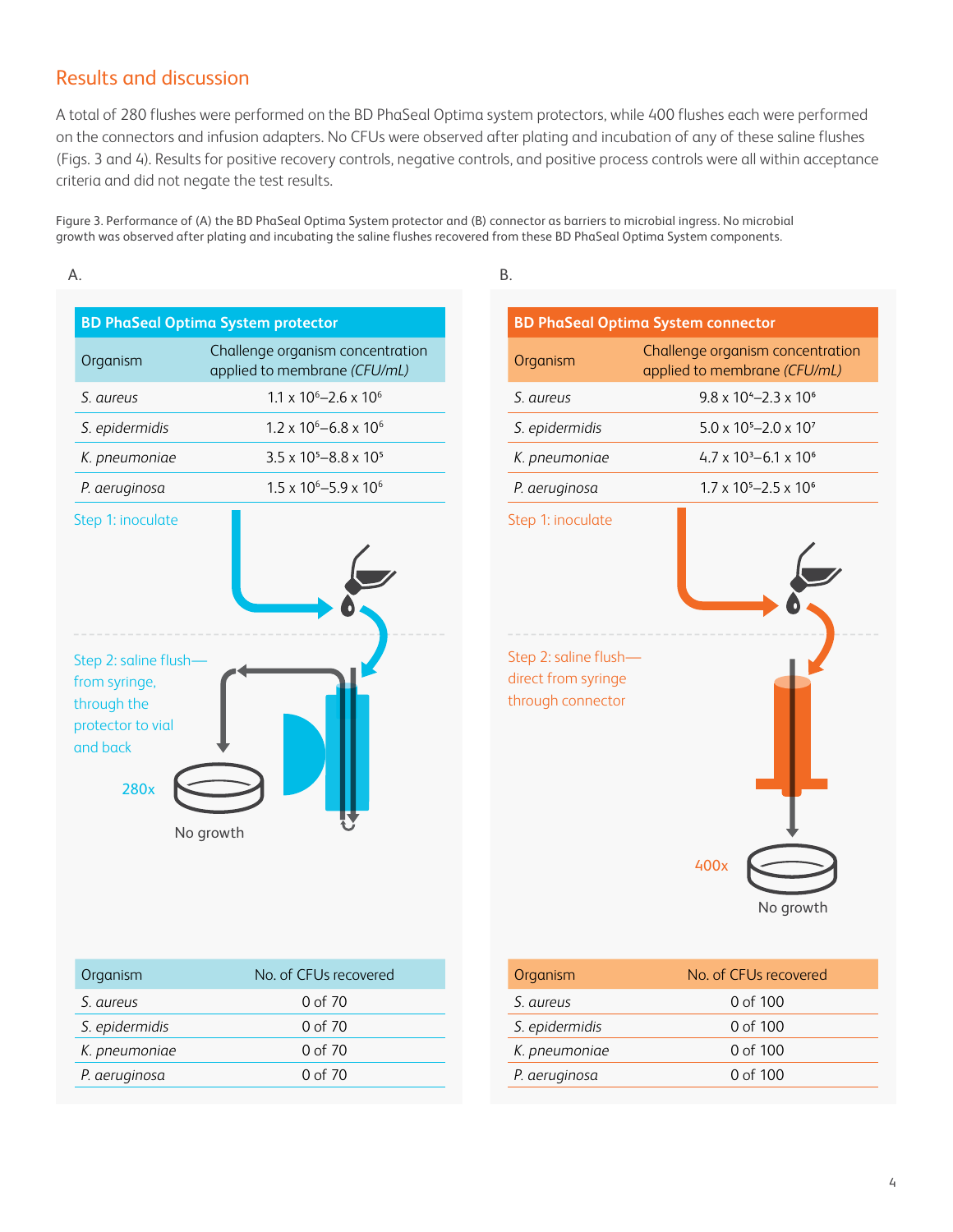Figure 4. The BD PhaSeal Optima System infusion adapter as a barrier to microbial ingress. No microbial growth was observed after plating and incubating the saline flushes recovered from the BD PhaSeal Optima System infusion adapter.

|                                                                          | BD PhaSeal Optima System infusion adapter                        |
|--------------------------------------------------------------------------|------------------------------------------------------------------|
| Organism                                                                 | Challenge organism concentration<br>applied to membrane (CFU/mL) |
| S. aureus                                                                | $8.8 \times 10^{4} - 1.9 \times 10^{5}$                          |
| S. epidermidis                                                           | $5.8 \times 10^{5} - 1.7 \times 10^{6}$                          |
| K. pneumoniae                                                            | $1.6 \times 10^{5} - 5.7 \times 10^{5}$                          |
| P. aeruginosa                                                            | $2.0 \times 10^{5} - 3.0 \times 10^{5}$                          |
| Step 1: inoculate                                                        |                                                                  |
| Step 2: saline flush-<br>direct from syringe<br>through infusion adapter |                                                                  |
| 400x                                                                     |                                                                  |
|                                                                          | No growth                                                        |

| Organism       | No. of CEUs recovered |
|----------------|-----------------------|
| S aureus       | 0 of 100              |
| S. epidermidis | 0 of $100$            |
| K. pneumoniae  | 0 of $100$            |
| P. aeruginosa  | 0 of $100$            |
|                |                       |

# **Conclusion**

The BD PhaSeal Optima system (Fig. 5) prevents microbial ingress for up to 168 hours and 10 penetrations, as demonstrated by the data and results. The protector, connector and infusion adapter components of the BD PhaSeal Optima system can each prevent microbial ingress for up to 10 penetrations and 168 hours for up to 10 transfers of hazardous drugs.13-15 A CSTD such as the BD PhaSeal Optima system may be used as part of a comprehensive program that has the potential to reduce waste and the cost of therapies that require hazardous drugs. A comprehensive program, including a CSTD that prevents microbial ingress, may result in savings for consumers, as well as healthcare professionals, hospitals and their patients.<sup>7,9,13-17</sup>



Figure 5. The BD PhaSeal Optima System family of CSTDs